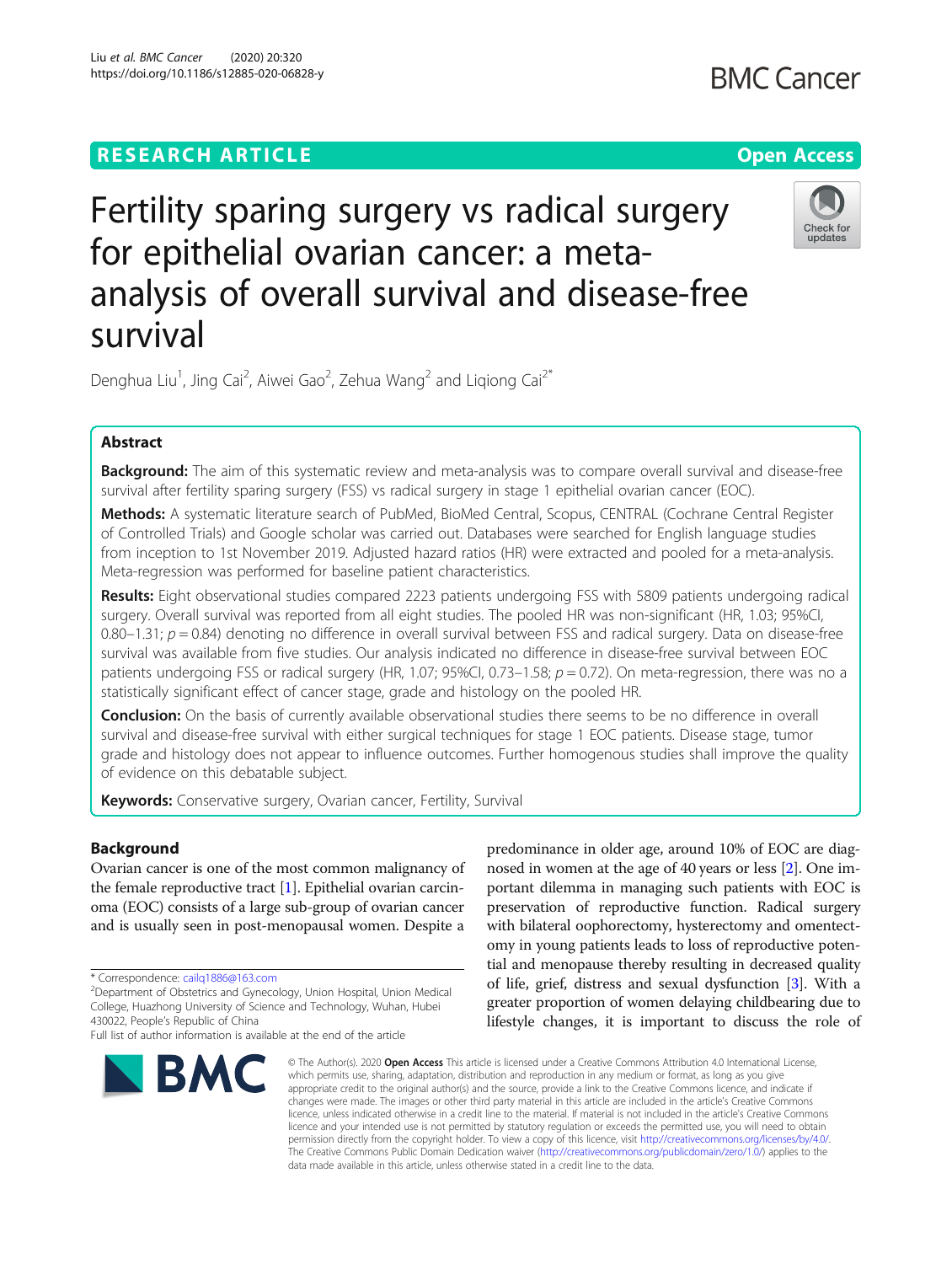fertility-sparing surgery (FSS) with young EOC patients who still wish to conceive.

FSS consists of unilateral salpingo-oophorectomy, pelvic and para-aortic lymphadenectomy, peritoneal biopsies and omentectomy. The contralateral ovary and the uterus are left in situ to preserve fertility [[4](#page-9-0)]. However, it is also important to preserve the survival rate of cancer patients undergoing FSS. There has been a general consensus that FSS may be offered to patients with borderline, germ cell and stromal ovarian tumors [[5\]](#page-9-0). A number of observational studies have also demonstrated that FSS in stage 1 EOC may not decrease survival rates and it may be carried out in patients desirous of preserving fertility [[5,](#page-9-0) [6](#page-9-0)].

In the absence of randomized controlled trials, data from retrospective studies has been the only available evidence to clinicians involved in the management of EOC patients. Evidence from case-control studies is however plagued by small sample size and presence of confounding factors. While multivariate regression analysis has been utilized by many studies to adjust for baseline characteristics for reporting outcomes, no attempt has been made till date to collate such data and analyze the overall evidence on FSS vs radical surgery for stage 1 EOC patients. We hereby present the results of the first meta-analysis of adjusted hazard ratios (HR) for overall survival and diseasefree survival comparing FSS and radical surgery for the management of stage 1 EOC.

## **Methods**

# Criteria for study inclusion

The review was performed following the PRISMA statement (Preferred Reporting Items for Systematic Reviews and Meta-analyses) [[7\]](#page-9-0) and the Cochrane Handbook for Systematic Reviews of Intervention [\[8](#page-9-0)]. Following the PICOS (Population, Intervention, Comparison, Outcome, and Study design) outline, we included any peerreviewed study carried out on a Population of adult patients with ovarian cancer comparing FSS (Intervention) with radical surgery (*Comparison*) and reporting overall survival and/or disease-free survival as an *outcome* variable. There was no restriction placed on the histological type and grade of epithelial ovarian cancer. Studies focussing solely on advanced (Stage 2 or 3) EOC and studies > 10% of FSS patients with stage 2 EOC were excluded. Additionally, we excluded: 1. Studies with < 20 patients with FSS 2. Studies on borderline ovarian tumours 3. Studies with mean follow-up of < 2 years 4. Studies not reporting hazard ratios (HR) of overall survival and disease-free survival 5. Studies not reporting separate baseline data of patients undergoing FSS and radical surgery 6. Case series, case reports, letter to editors and abstracts. In case of studies with overlapping data, the study reporting the largest dataset was included.

### Search strategy

A systematic literature search of various electronic databases including PubMed, BioMed Central, Scopus, CEN-TRAL (Cochrane Central Register of Controlled Trials) and Google scholar was carried out. Databases were searched for English language studies from inception to 1st November 2019. Two independent reviewers performed the literature search using the MeSH terms and free-text keywords. "Fertility sparing surgery", "Conservative surgery", "ovarian cancer", "epithelial ovarian cancer", and "epithelial ovarian tumours" were used in various combinations. We manually checked the reference lists of all included studies and review articles for any additional references. The literature search results were screened by their titles and abstracts by two independent reviewers for every database. Potentially relevant articles were then extracted and subsequently screened by their full text. Both the reviewers assessed individual studies based on inclusion criteria and resolved any disagreement, by discussion. The detailed search strategy and results of PubMed database are presented in Supplementary content [1](#page-9-0).

### Data extraction and risk of bias assessment

A data abstraction form was used by the reviewers to source data from the selected studies. Details of authors, publication year, inclusion/exclusion criteria, sample size, demographic data, histological type, cancer stage and grade, adjuvant radiotherapy or chemotherapy, study outcomes (adjusted HR for overall survival and diseasefree survival) and follow-up were extracted. The outcomes of interest were to assess the difference in overall survival and disease-free survival between patients undergoing FSS and radical surgery.

# Statistical analysis

Adjusted HR for FSS vs radical surgery extracted from the included studies were pooled for a meta-analysis. Study estimates were combined using inverse variance-weighted averages of logarithmic HRs in a fixed-effects model. Heterogeneity was calculated using the  $I^2$  statistic. I<sup>2</sup> values of 25–50% represented low, values of 50–75% medium and more than 75% represented substantial heterogeneity. A sensitivity analysis was performed to assess the contribution of each study to the pooled estimate by excluding individual studies one at a time and recalculating the pooled HR estimates for the remaining studies. Publication bias was assessed by visual inspections of funnel plots. The software "Review Manager" (RevMan, version 5.3; Nordic Cochrane Centre [Cochrane Collaboration], Copenhagen, Denmark; 2014) was used for the meta-analysis. To assess the effect of baseline variables on the pooled effect size, a fixed-effects meta-regression analysis was carried out using SPSS statistical software version 23. We assessed the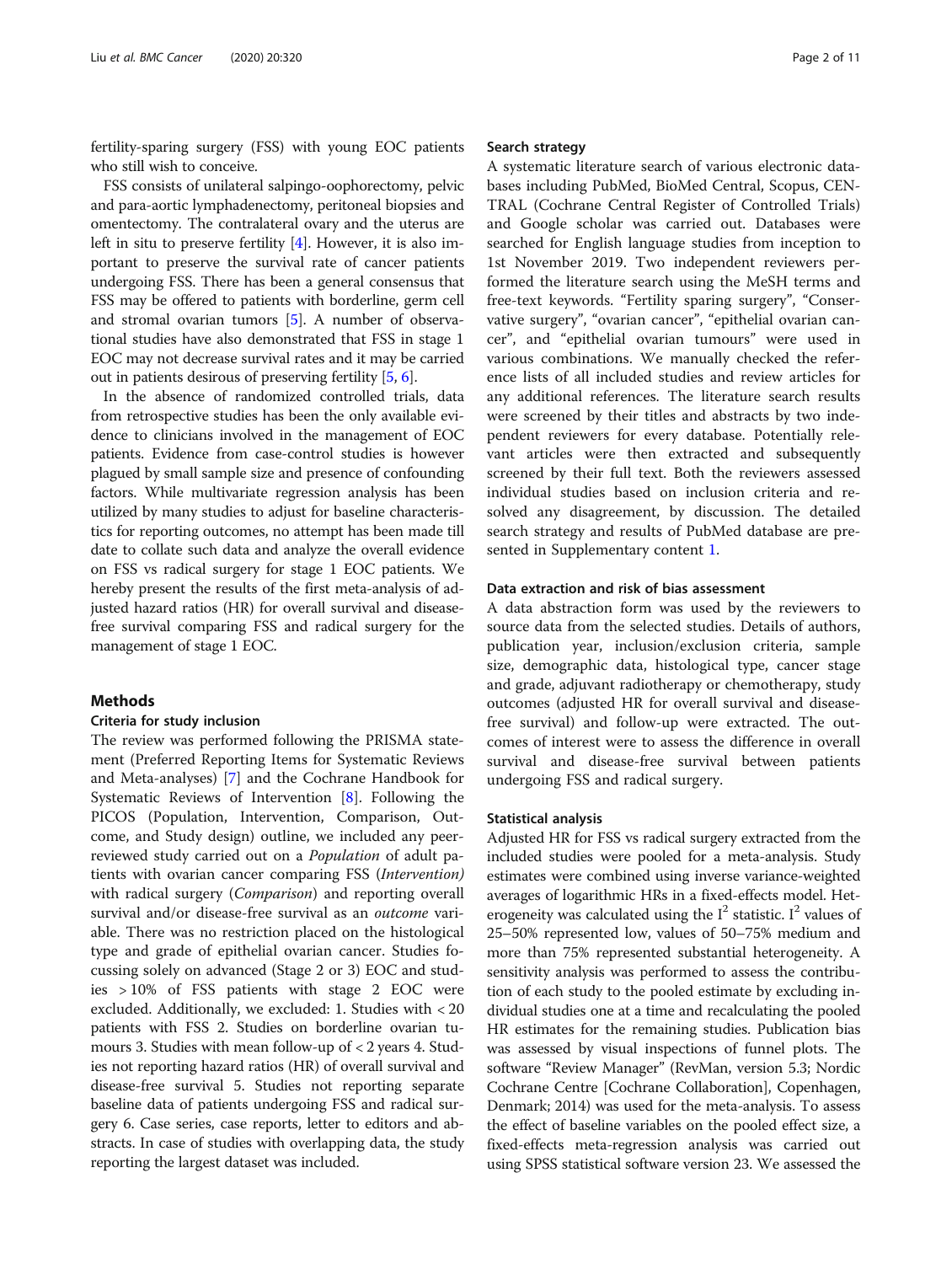impact of the proportion of patients with specific cancer histology (mucinous, endometroid, serous, clear cell), cancer stage (Stage IA/IB or Stage IC), cancer grade (low grade: grade 1&2, high grade: grade 3) and undergoing adjuvant radio/chemotherapy on the pooled HR. Effect of each moderator is presented as meta-regression coefficient with 95% confidence interval (CI). Meta-regression coefficients demonstrate the estimated increase in logHR per unit increase in the moderator. As  $logHR = 0$  corresponds to  $HR = 1$ , 95% confidence intervals crossing the 0 value (i.e. intervals varying from negative to positive values) denote no effect of the moderator on the overall outcome. Coefficients with negative values indicate that as the given factor increases, HR decreases i.e. better survival with FSS.

# Results

On an exhaustive literature search, 15 studies were identified for full text review (Fig. [1](#page-3-0)). Seven studies were excluded as they did not meet the inclusion criteria [\[9](#page-9-0)–[15](#page-9-0)]. Four studies were excluded due to overlapping data set [[9](#page-9-0), [10](#page-9-0), [12](#page-9-0), [13](#page-9-0)], two has a sample of less that 20 patients undergoing FSS [[11](#page-9-0), [14\]](#page-9-0) while one did not report HR [[15](#page-9-0)]. A total of eight studies were included in this systematic review and meta-analysis  $[5, 6, 16-21]$  $[5, 6, 16-21]$  $[5, 6, 16-21]$  $[5, 6, 16-21]$  $[5, 6, 16-21]$  $[5, 6, 16-21]$  $[5, 6, 16-21]$ . A total of 2223 patients undergoing FSS were compared with 5809 patients undergoing radical surgery in these studies. One study reported data from two cancer registries which was potential overlapping  $[21]$ . Data of the registry with the maximum participants was included. In another study [\[17\]](#page-9-0), the authors retrospectively analyzed data into two sub-groups: unilateral ovary preservation or uterus preservation. To avoid duplication of data, unilateral oophorectomy data was included in the meta-analysis.

All included studies were retrospective in nature. The number of patients undergoing FSS varied from 35 to 1262. The description of FSS varied amongst studies but all included preservation of unilateral ovary (Table [1\)](#page-4-0). The age of patients undergoing FSS was significantly less as compared to those undergoing radical surgery. One study [[19](#page-9-0)] included patients with mucinous tumors only while all major histopathological types of EOC were included in the remaining studies. With the exception of three studies [[6,](#page-9-0) [19](#page-9-0), [21](#page-9-0)], all studies included patients with stage 1 EOC. Separate HR for stage 1 EOC were available from one study [[21\]](#page-9-0) while in the remaining two studies [\[6,](#page-9-0) [19](#page-9-0)] the percentage of stage 2 cases in FSS group were < 10%.

Due to difference in baseline variables between the FSS and radical surgery groups, we did not pool the number of patients who survived or with recurrence for a metaanalysis. HR ratios adjusted for dependent variables were extracted from the included studies and pooled together for a meta-analysis.

#### **Outcomes**

Overall survival was reported from all eight studies. The pooled HR was non-significant (HR, 1.03; 95%CI, 0.80– 1.31;  $p = 0.84$ ) denoting no difference in overall survival between FSS and radical surgery (Fig. [2\)](#page-6-0). There was no inter-study heterogeneity ( $I^2 = 0$ %). Funnel plot indicated no evidence of publication bias (Fig. [3\)](#page-6-0). Data on diseasefree survival was available from five studies. Our analysis indicated no difference in disease-free survival between EOC patients undergoing FSS or radical surgery (HR, 1.07; 95%CI, 0.73-1.58;  $p = 0.72$ ) (Fig. [4\)](#page-7-0). Inter-study heterogeneity was minimal ( $I^2 = 14\%$ ). No publication bias was evident on funnel plot (Fig. [5](#page-7-0)).

## Sensitivity analysis

Individual studies were sequentially excluded from the pooled effect to estimate the influence of each study on the overall outcome. The recalculated HRs on exclusion of each study for both overall survival and disease-free survival is presented in Table [2.](#page-8-0) There was no change in significance of HR on exclusion of any trial for both outcomes of interest.

#### Meta-regression

The proportion of patients with different EOC histology, sub-stage, grade and those receiving adjuvant radio/ chemotherapy in the FSS group were calculated and analyzed for possible effect on pooled HR. Results of the meta-regression analysis for overall survival are presented in Table [3.](#page-8-0) None of the variables were found to have a statistically significant effect on HR. Metaregression analysis for disease-free survival is presented in Table [4](#page-8-0). Due to too few studies including clear cell tumors, meta-regression for proportion of clear-cell histology was not performed. Our results indicate that an increase in the proportion of patients with adjuvant therapy decreases HR, thus improving survival with FSS  $(p = 0.04)$ .

# **Discussion**

For decades, the primary aim of managing early and advanced ovarian cancer has been to improve survival with little consideration to preservation of fertility. However, with evolving research and changing social trends, there has been increased emphasis on providing tailored treatment to young cancer patients desirous of childbearing in the near future. Especially in early EOC, with the disease confined to one ovary, gynecologists are increasingly proposing preservation of the uterus and unilateral ovary to women keen on retaining their childbearing ability [\[22\]](#page-9-0). This is in line with the American Society of Clinical Oncology (ASCO) updated guidelines of 2018 which recommend discussion of all fertility preservation options with ovarian cancer patients of childbearing age,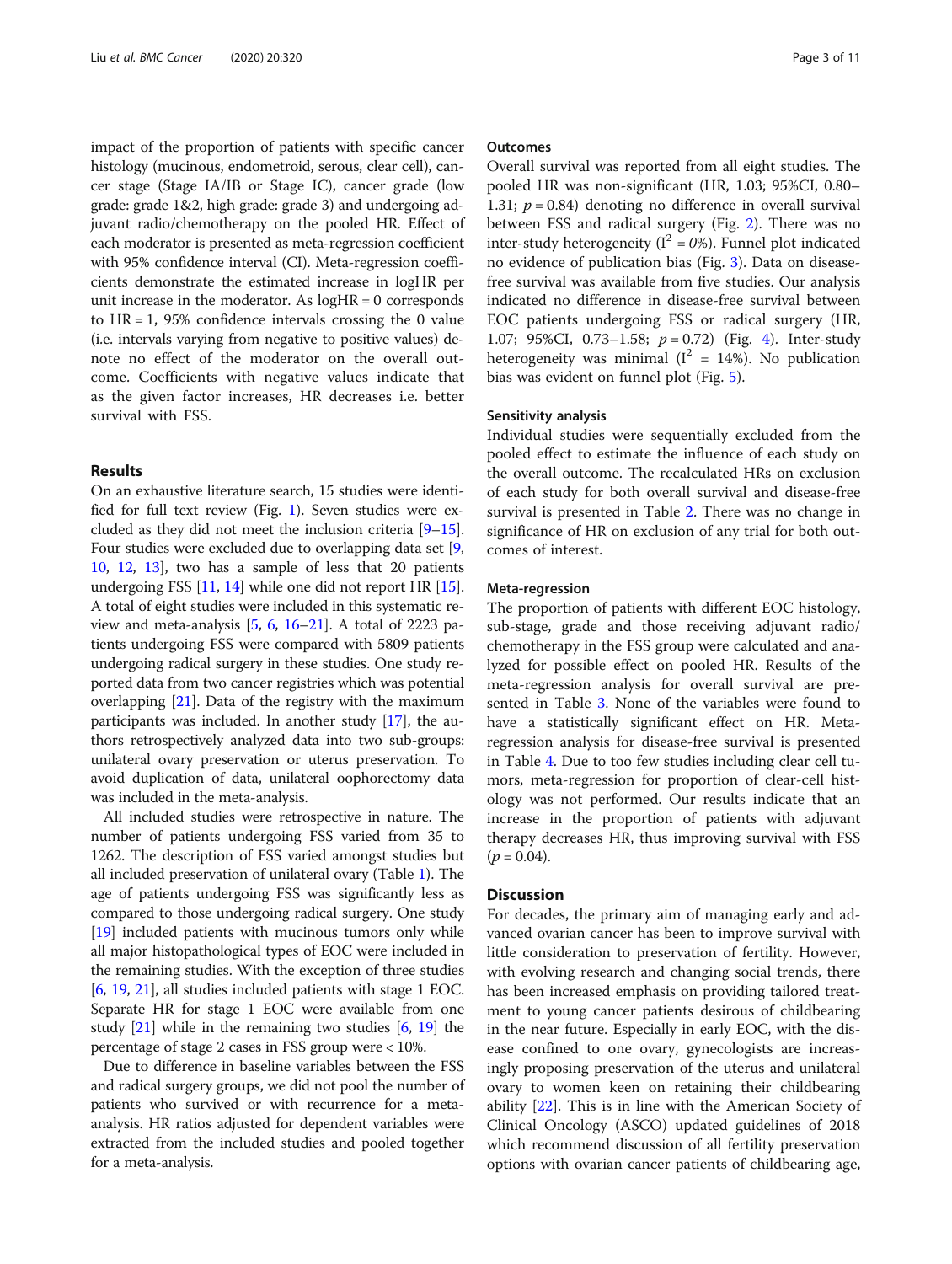<span id="page-3-0"></span>

one of which is FSS [[23\]](#page-9-0). However, of utmost importance, is the safety of such conservative surgery so as not to reduce overall and disease-free survival.

Other than borderline, germ cell and stromal ovarian tumors, stage 1 EOC has also been a focus of research for FSS with several studies reporting good clinical outcomes [[5,](#page-9-0) [14\]](#page-9-0). However, the level of evidence is either in the form of case series (Level 4) or at best from retrospective case-control studies (Level 3B) [[24](#page-9-0)]. While it is recommended that clinical decisions should be based on evidence from the randomized controlled trials (RCTs) or systematic reviews and meta-analysis of RCTs, an RCT comparing FSS and radical surgery may not feasible due to technical and ethical issues. In the face of such dilemma, the primary aim of our study was to collate data from all case-control studies published till date so as to provide better evidence (if not the best) for FSS vs radical surgery for the management of early EOC.

On pooling of adjusted HR of more than 2000 patients undergoing FSS, our results indicate no significant difference in overall survival compared with radical surgery for stage 1 EOC. Our results concur with the growing body of literature which support FSS in early EOC [[13](#page-9-0), [21\]](#page-9-0). They also support the National Comprehensive Cancer Network guidelines that FSS may be carried out in select Stage 1 EOC patients where it is technically feasible [[25](#page-9-0)].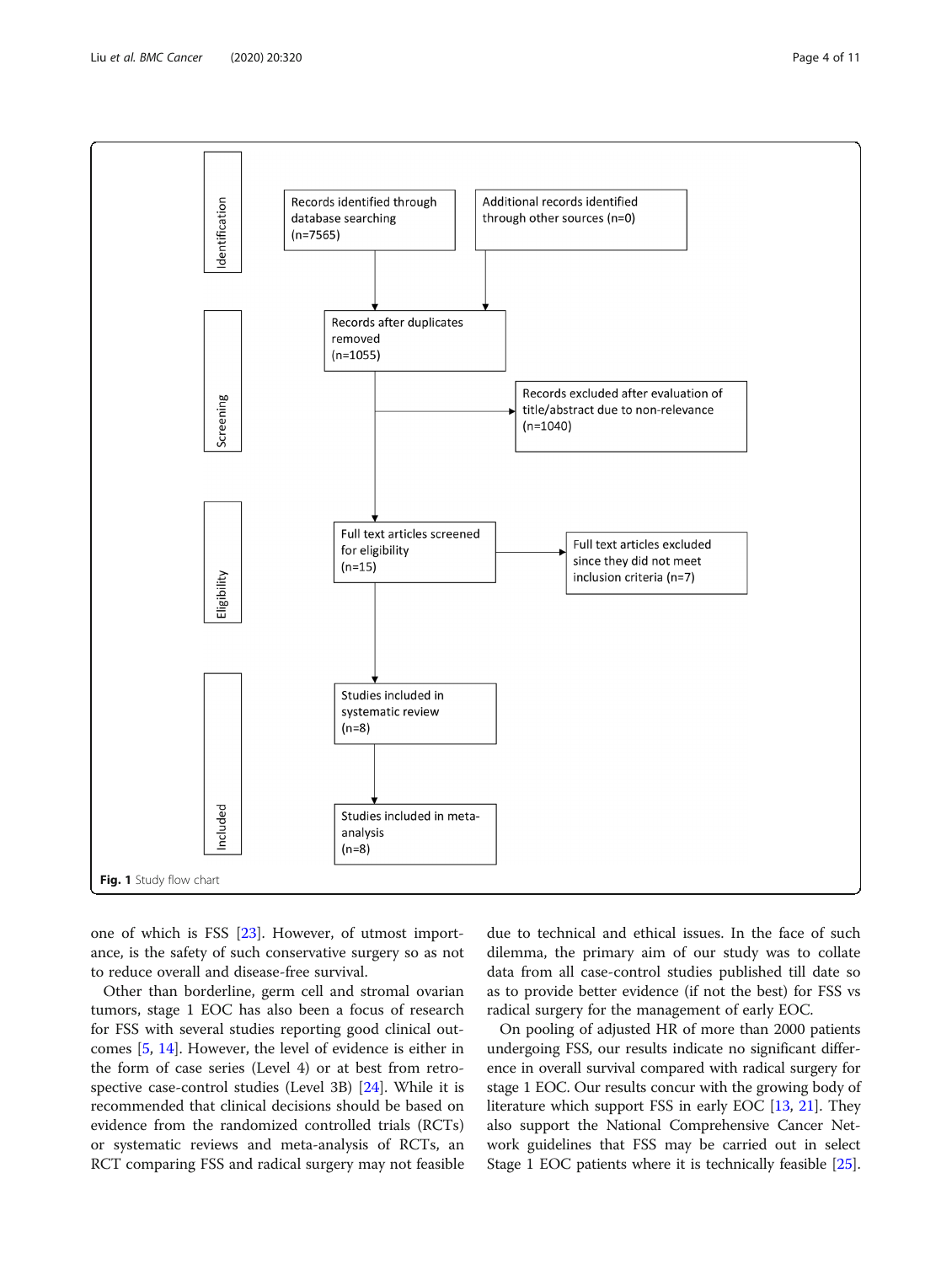<span id="page-4-0"></span>

| Author            | Year     | Sample |      | Table 1 Characteristics of included studies<br>FSS                                                                     | 89                                                                              | Age group (yr)                                                                                                                           | Histology                                                                                 |                                                                                                   |                   | Adjuvant chemo/                | Stage                                                                                                                                                                            |                                                                                                               | Grade                                         |                                                                          | Follow-up (yr)                      |
|-------------------|----------|--------|------|------------------------------------------------------------------------------------------------------------------------|---------------------------------------------------------------------------------|------------------------------------------------------------------------------------------------------------------------------------------|-------------------------------------------------------------------------------------------|---------------------------------------------------------------------------------------------------|-------------------|--------------------------------|----------------------------------------------------------------------------------------------------------------------------------------------------------------------------------|---------------------------------------------------------------------------------------------------------------|-----------------------------------------------|--------------------------------------------------------------------------|-------------------------------------|
|                   |          | size   |      |                                                                                                                        |                                                                                 |                                                                                                                                          |                                                                                           |                                                                                                   | radio therapy     |                                |                                                                                                                                                                                  |                                                                                                               |                                               |                                                                          |                                     |
|                   |          | FSS    | RS   |                                                                                                                        |                                                                                 | RS<br>FSS                                                                                                                                | FSS                                                                                       | 82                                                                                                | FSS               | 82                             | FSS                                                                                                                                                                              | 62                                                                                                            | FSS                                           | RS.                                                                      |                                     |
| Crafton<br>et al  | 2020     | 1262   | 3823 | Unilateral salpingo-oophorectomy<br>and uterine preservation                                                           | oophorectomy or<br>Bilateral salpingo-<br>hysterectomy                          | Range: 15-44                                                                                                                             | Mucinous: 461<br>Clear cell: 368<br>Endometroid:<br>Serous: 309<br>418                    | Clear cell: 368<br>Endometroid<br>Serous: 1465<br>Mucinous:<br>1308<br>682                        | N: 611<br>Y:651   | N: 1254<br>Y:2569              | IA/B:<br>590<br>N-li<br>351<br>321<br>Ü                                                                                                                                          | 1789<br>1242<br>IA/B:<br>792<br>NHY:<br>$\vec{u}$                                                             | 1or2:<br>956<br>306<br>$\dot{\gamma}$         | 4.6 <sup>1</sup><br>$1$ or $2$ :<br>2339<br>1484                         |                                     |
| Jiang<br>et al    | 2017     | 52     | 56   | biopsy or wedge excision of<br>Ipsilateral adnexectomy and<br>contralateral ovary                                      | bilateral adnexectomy<br>Hysterectomy and                                       | 35 <sup>1</sup><br>25 <sup>1</sup>                                                                                                       | Mucinous: 38<br>Endometroid:<br>Clear cell: 2<br>Serous: 1                                | Endometroid:<br>Mucinous: 14<br>Clear cell: 18<br>Serous: 8<br>$\leq$                             | N:19<br>Y:33      | 9.50<br>N.S                    | $\overset{\mathbb{E}}{\underline{\mathbb{R}}} \supseteq \overset{\mathbb{E}}{\underline{\mathbb{C}}}$<br>IQ)<br>3:9<br>$\overline{24}$                                           | IA/B:<br>$\widetilde{\omega}$<br>ΰ<br>3:8<br>$\geq$<br>$\overline{5}$                                         | 1:45<br>$\frac{24}{31}$                       | $6.9^1$<br>$\frac{2}{2}$<br>33<br>33                                     |                                     |
| Frusico<br>et al  | 2016 242 |        | 789  | Cystectomy or unilateral adnexectomy<br>and complete peritoneal staging                                                | salpingo-oophorectomy<br>Hysterectomy, bilateral                                | $53.1^2$<br>$31.3^{2}$                                                                                                                   | Mucinous: 101<br>Endometroid:<br>Clear cell: 17<br>Serous: 62<br>Others:7<br>55           | Clear cell: 134<br>Endometroid:<br>Serous: 237<br>Mucinous:<br>Others:56<br>152<br>203            | N:139<br>Y:103    | N:295<br>k494                  | IB: 2<br>3:46<br>$\dot{\overline{\cup}}$<br>$\leq \frac{29}{2}$<br>$\widetilde{\omega}$<br>57                                                                                    | $\frac{11}{2}$<br>īg<br>$\frac{3}{2}$<br>$\leq \frac{2}{30}$ $\approx$<br>63                                  | 2:69<br>3:27<br>145                           | $25$<br>$25$<br>$25$<br>$35$<br>$32$                                     | 11.9 <sup>1</sup>                   |
| Lee et al         | 2015     | 35     | 55   | Unilateral salpingo-oophorectomy<br>with surgical exploration. Surgical<br>staging was optional                        | Patients other than<br>those undergoing<br>FS surgery                           | $50.3^{2}$<br>$28.6^2$                                                                                                                   | Mucinous:35                                                                               | Mucinous:55                                                                                       | Y:14<br>N:21      | N:26<br>N:29                   | はい。<br>スページ<br>$\Xi$                                                                                                                                                             | $\Xi$<br>$\stackrel{2}{\equiv}$<br>$\leq \frac{1}{2}$<br>$\dot{\cup} \geq$                                    | $\frac{27}{2}$ 25 $\frac{27}{2}$              | $1:34$<br>2:15<br>3:2<br>NK:4                                            | $8.6^{\rm T}$                       |
| Ditto<br>et al    | 2015     | R      | 237  | Preservation of the uterus, of at least<br>one tube and the contralateral ovary                                        | Radical comprehensive<br>staging                                                | $\overline{51}$ <sup>1</sup><br>30 <sup>1</sup>                                                                                          | Mucinous: 36<br>Endometroid:<br>Serous: 18<br>Others: 8<br>$\infty$                       | Endometroid:<br>Mucinous: 2<br>Serous: 83<br>Others: 48<br>$\overline{2}$                         | Y:26<br>0:44      | Y:169<br>N:68                  | IB: 2<br>Ë<br>$\dot{\preceq}$<br>$\underline{\cup}$ $\underline{\cup}$<br>$\frac{4}{5}$<br>$\circ$                                                                               | Ë<br>茎<br>45<br>$\frac{8}{2}$<br>$\underline{\dot{\cup}}$<br>95<br>$\underline{\dot\varpi}$<br>$\overline{z}$ | 1:36<br>2:24<br>3:9                           | 1:64<br>$2.80$<br>$3.85$                                                 | FSS:6.4 <sup>1</sup><br>$RS:6.8^1$  |
| Kajiyama<br>et al | 2011     | 74     | 498  | tube with at least a full peritoneal<br>contralateral ovary and fallopian<br>Conservation of the uterus and<br>staging | Hysterectomy, and bilateral<br>salpingo-oophorectomy<br>with peritoneal staging | $<$ 40 and $>$<br>40 age<br>groups<br>640                                                                                                | Mucinous: 43<br>Endometroid:<br>Clear cell: 13<br>Others:0<br>Serous: 4<br>$\overline{4}$ | Clear cell: 199<br>Endometroid:<br>Serous: 60<br>Mucinous:<br>Others: 18<br>$\frac{4}{11}$<br>107 | Y:54<br>N:20      | Y392<br>N:106                  | $\overline{\mathbb{G}} \underset{\sim}{\scriptstyle\sim} \overline{\mathbb{Q}} \, \overline{\mathbb{Q}} \, \overline{\mathbb{G}}$<br>$\overline{B}$ : 1<br>$\leq$ $\frac{1}{20}$ | B.6<br>145<br>155<br>$\ddot{\overline{C}}$<br>$\widetilde{\omega}$<br>192<br>$\dot{\tilde{}}$                 | 1or2:<br>3:4<br>57                            | 1or2:<br>266                                                             | FSS:5.2 <sup>1</sup><br>RS:5.5      |
| Wright<br>et al   | 2009     | 432    | 754  | Unilateral oophorectomy                                                                                                | Bilateral oophorectomy                                                          | 25-35:68<br>36-50:682<br>< 25:64<br>$\frac{25}{66}$<br>$\frac{1}{25}$<br>$\frac{1}{25}$<br>$\frac{1}{25}$<br>$\frac{1}{25}$<br>$36 - 58$ | Mucinous: 211<br>Endometroid:<br>Clear cell: 33<br>Serous: 98<br>$\infty$                 | Endometroid:<br>Clear cell: 121<br>Serous: 160<br><b>Mucinous:</b><br>285<br>188                  | Y: 426<br>n<br>3€ | Y: 720<br><b>NK:12</b><br>N:22 | $\leq \underset{0}{\times} \underset{0}{\times} \underset{1}{\times} \underset{2}{\times}$                                                                                       | 14.51<br>$\frac{1}{2}$                                                                                        | $\frac{1}{5}$ 5 2 3 3 3 3 3 3 4 $\frac{1}{2}$ | $\frac{1}{2}$ $\frac{8}{2}$ $\frac{8}{2}$ $\frac{8}{2}$<br>$\frac{3}{2}$ | NS (5-year<br>survival<br>reported) |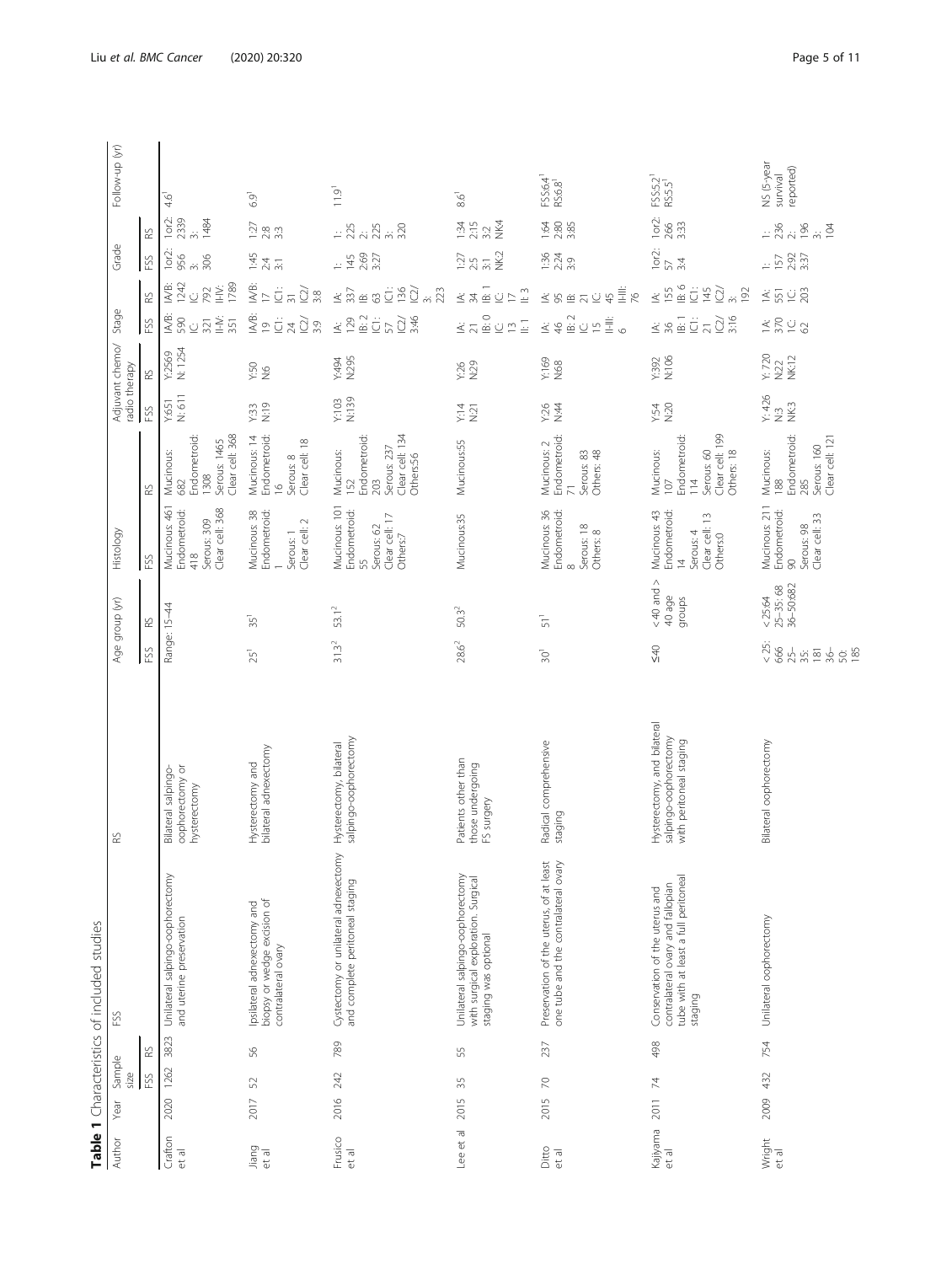|                        |        | Table 1 Characteristics of included studies (Continued)                                     |                                                                                             |                          |                                       |                                                                                                              |                                        |              |                          |                                                         |                 |                |
|------------------------|--------|---------------------------------------------------------------------------------------------|---------------------------------------------------------------------------------------------|--------------------------|---------------------------------------|--------------------------------------------------------------------------------------------------------------|----------------------------------------|--------------|--------------------------|---------------------------------------------------------|-----------------|----------------|
| Author Year Sample FSS | size   |                                                                                             | 82                                                                                          | Age group (yr) Histology |                                       |                                                                                                              | Adjuvant chemo/ Stage<br>radio therapy |              |                          | Grade                                                   |                 | Follow-up (yr) |
|                        | FSS RS |                                                                                             |                                                                                             |                          |                                       |                                                                                                              | FSS RS                                 |              |                          | FSS RS FSS RS                                           |                 |                |
| et al                  |        | Zanetta 1997 56 43 Unilateral oophorectomy and uterine<br>preservation and surgical staging | Hysterectomy, and bilateral salpingo- 29 <sup>2</sup><br>oophorectomy with surgical staging | 34 <sup>2</sup>          | Dear cell: 0<br>Serous: 18<br>thers:2 | Mucinous: 23 Mucinous: 10 Y:16<br>Endometroid: Endometroid: N:40<br>Clear cell: 5<br>Serous: 16<br>Others:02 |                                        | Y:10<br>N:33 | $32$ $27$<br>IB:3<br>B:2 | $A: \quad  A: \quad 1:35 \quad 1:21 \quad 7.83$<br>2:14 | $2:15$<br>$3:7$ |                |

-<br>Median value; <sup>2</sup>Mean value<br>FSS, Fertility sparing surgery; RS, Radical surgery; yr, years; Y, yes; N, No; NS, Not specified; NK, Not known FSS, Fertility sparing surgery; RS, Radical surgery; yr, years; Y, yes; N, No; NS, Not specified; NK, Not known 1Median value; 2Mean value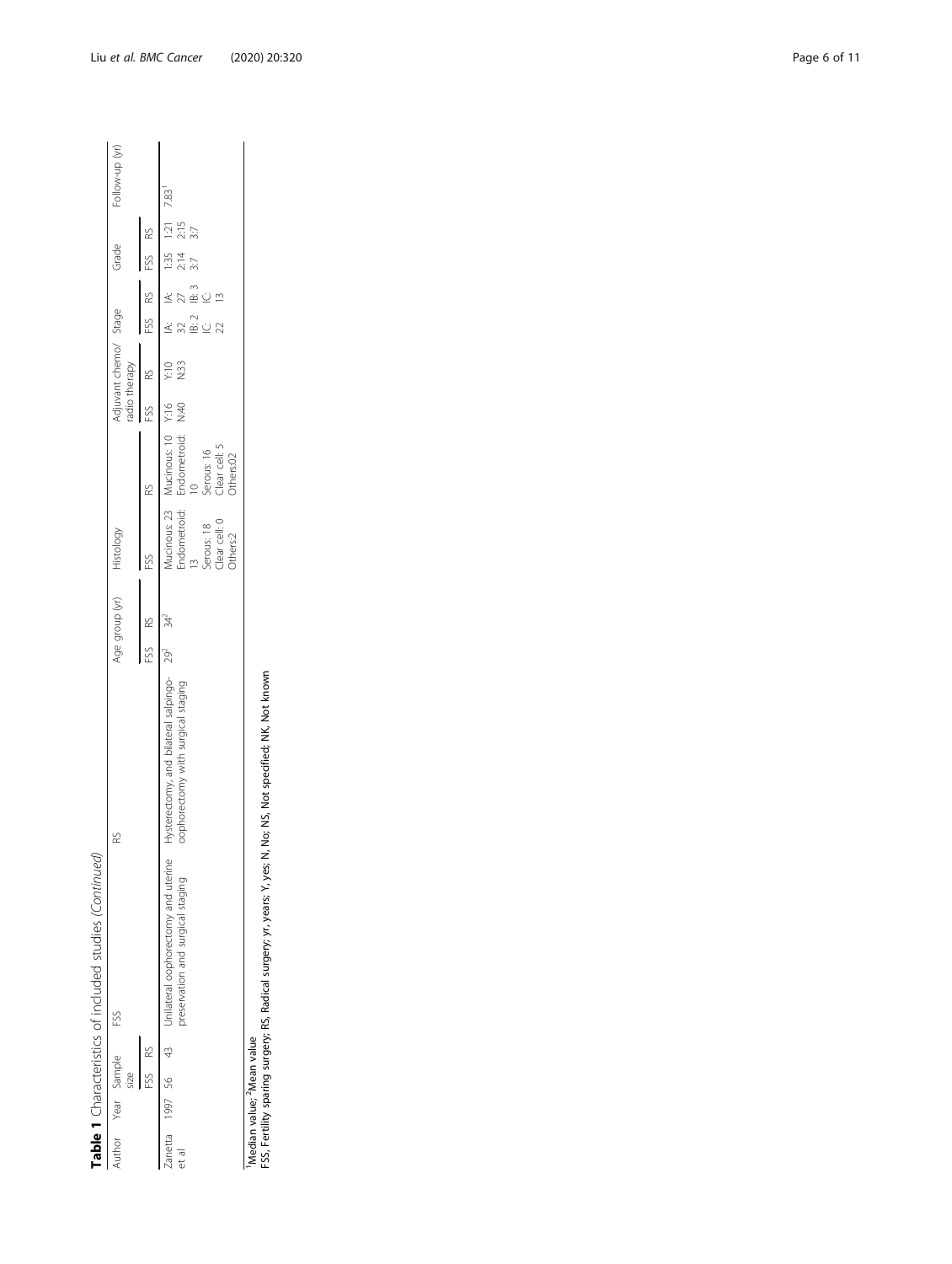<span id="page-6-0"></span>

|                                                                                                                    |                    |       | <b>FSS</b> | <b>RS</b> |                  | <b>Hazard Ratio</b>          |      | <b>Hazard Ratio</b>              |
|--------------------------------------------------------------------------------------------------------------------|--------------------|-------|------------|-----------|------------------|------------------------------|------|----------------------------------|
| <b>Study or Subgroup</b>                                                                                           | log[Hazard Ratio]  |       | SE Total   | Total     | Weight           | IV, Fixed, 95% CI            | Year | IV, Fixed, 95% CI                |
| Crafton et al                                                                                                      | 0.077              | 0.166 | 1262       | 3823      | 57.4%            | 1.08 [0.78, 1.50] 2019       |      |                                  |
| Jiang et al                                                                                                        | $-0.96$            | 1.345 | 52         | 56        | 0.9%             | 0.38 [0.03, 5.34] 2017       |      |                                  |
| Frusico et al                                                                                                      | $-0.1625$          | 0.58  | 242        | 789       | 4.7%             | 0.85 [0.27, 2.65] 2016       |      |                                  |
| Lee et al                                                                                                          | $-0.1278$ 0.8389   |       | 35         | 55        | 2.2%             | 0.88 [0.17, 4.56] 2015       |      |                                  |
| Ditto et al                                                                                                        | 0.6627             | 0.48  | 70         | 237       | 6.9%             | 1.94 [0.76, 4.97] 2015       |      |                                  |
| Kajiyama et al                                                                                                     | $-0.1312$          | 0.491 | 74         | 52        | 6.6%             | 0.88 [0.34, 2.30] 2011       |      |                                  |
| Wright et al                                                                                                       | $-0.3711$ $0.2911$ |       | 432        | 754       | 18.7%            | $0.69$ [0.39, 1.22] 2009     |      |                                  |
| Zanetta et al                                                                                                      | 1.1632             | 0.76  | 56         | 43        |                  | 2.7% 3.20 [0.72, 14.19] 1997 |      |                                  |
| <b>Total (95% CI)</b>                                                                                              |                    |       |            |           | 2223 5809 100.0% | 1.03 [0.80, 1.31]            |      |                                  |
| Heterogeneity: Chi <sup>2</sup> = 6.73, df = 7 (P = 0.46); $I^2 = 0\%$                                             |                    |       |            |           |                  |                              |      | 0.01<br>100<br>0.1               |
| Test for overall effect: $Z = 0.20$ (P = 0.84)                                                                     |                    |       |            |           |                  |                              |      | 10<br>Favours [FSS] Favours [RS] |
| Fig. 2 Forrest plot of hazard ratios for overall survival comparing fertility sparing surgery with radical surgery |                    |       |            |           |                  |                              |      |                                  |

It is important to note that the FSS was carried out in younger women in all included studies while radical surgery was predominantly carried out in older females. The impact of age on overall survival has been investigated by several studies [[6](#page-9-0), [20\]](#page-9-0) and younger age has been associated with higher incidence of low grade tumors with better biological behavior [\[5\]](#page-9-0). Age was not adjusted in comparison of outcomes for the two surgical procedures in the included studies. However, data from propensity-score matched (including age-matched) cohorts has shown that the choice of surgical procedure does not influence outcomes [\[13\]](#page-9-0). Also, multivariate analysis have demonstrated that while increase in age has been independently associated with poorer prognosis, the choice of surgical procedure has no effect on overall survival [\[5\]](#page-9-0).

To analyze the influence of tumor stage, histology, grade and use of adjuvant therapy on the overall HR, a meta-regression analysis was performed. Overall survival was not related to any disease stage, grade, histology or use of adjuvant therapy in our results. While there is greater consensus on the role of FSS for low-risk stage 1 EOC, some controversy still persists whether patients with stage 1 EOC with high risk features should undergo FSS [[6\]](#page-9-0). Previous reports of poor survival in stage 1C disease, grade 3 tumors and patients with clear cell histology may have been influenced by the limited sample size studied [\[18](#page-9-0), [26\]](#page-9-0). The results of our analysis concur with a propensity-scored matched analysis of Melamed et al. [\[13\]](#page-9-0). In a cohort of 904 patients, the authors reported no evidence of lower survival in patients with high risk features. The study of Crafton et al. [[21\]](#page-9-0) which is one of the largest retrospective review on this subject with an analysis of two cancer registries have also reported no influence of disease sub-stage, grade and

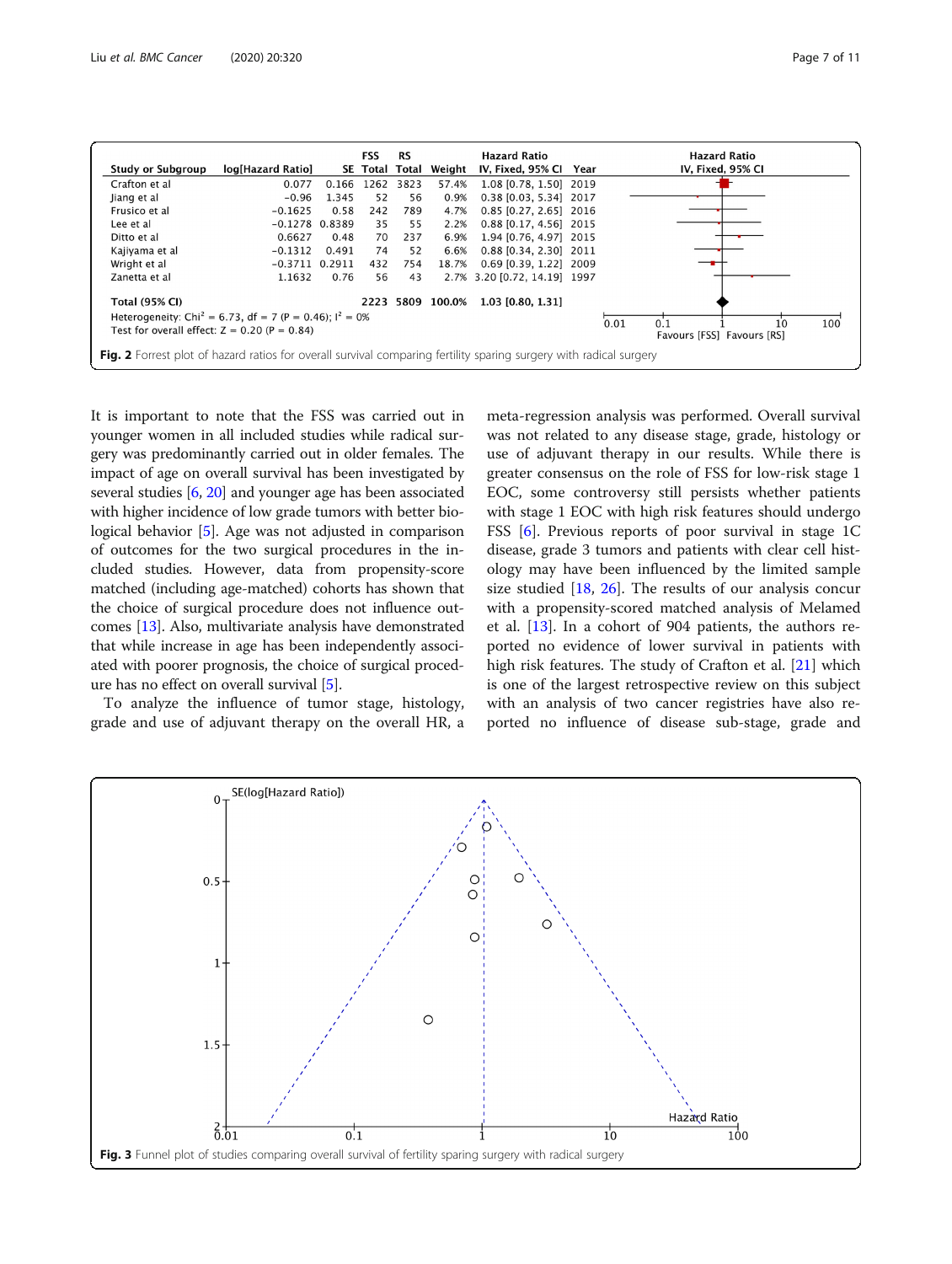<span id="page-7-0"></span>

histology on overall survival. To avoid overlap of data, details of only one cancer registry from this study were included in our analysis. However, since our analysis was restricted to Stage 1 EOC, conclusions cannot be drawn on the role of FSS for higher stage (>stage II) tumors which have been associated with poorer prognosis [[21\]](#page-9-0).

The second part of our meta-analysis was comparison of disease-free survival with FSS vs radical surgery. Pooled analysis demonstrated no difference in diseasefree survival with FSS vs radical surgery in stage 1 EOC. However, data on recurrence was available only from five studies. Our results are similar to those reported by Bentivegna et al. [\[27](#page-9-0)] in their systematic review. On pooling of data from 32 studies, they reported a recurrence rate of 7% in stage IA grade 1 and 11% in stages IA grade 2 and stage IC grade 1/2 disease. These incidences were found to be similar to patients undergoing radical surgery. However, the recurrence rate for stage IC grade 3 was found to be higher than stage 1C grade 1 and 2. Disease-free survival can be influenced by baseline factors like tumor histology, tumor stage and tumor grade. To analyze such influence, a meta-regression was performed. Our results suggest that tumor histology (except clear-cell), tumor stage and tumor grade do not influence disease-free survival. However, we could not discern the influence of stage IC grade 3 tumors on the pooled HR for want of data. Previous small reviews on this subject have also reported similar results [[28,](#page-9-0) [29](#page-9-0)]. Adjuvant therapy (mostly chemotherapy) was found to improve disease free-survival with FSS in our analysis, but the results were just statistically significant with the upper limit of CI just crossing zero value (− 0.0071 to − 0.0001).

The strengths of our study include a systematic literature search and pooling of HR rather than total number of events of death or recurrence. Pooling of number of events for a risk ratio or odds ratio would

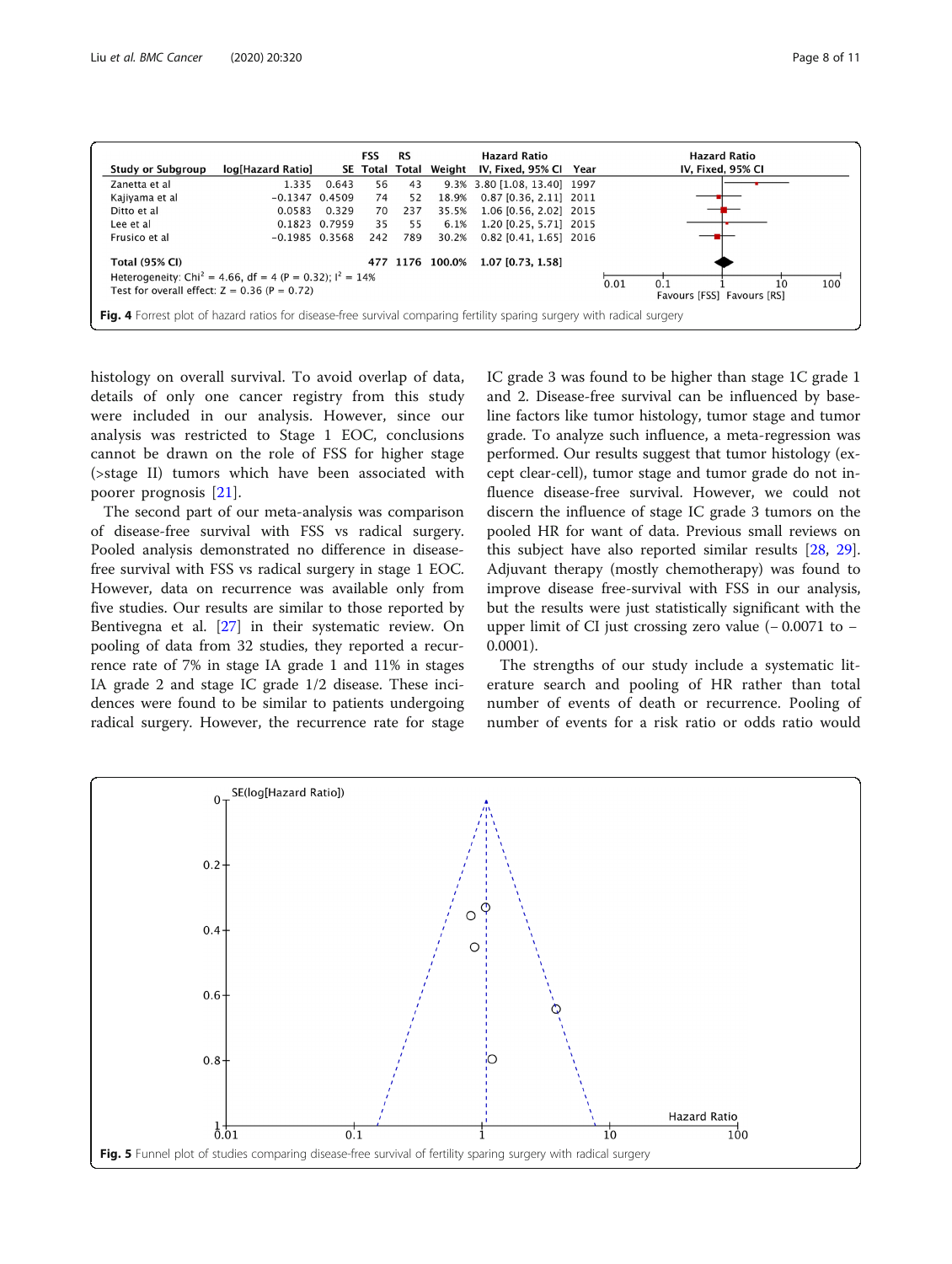<span id="page-8-0"></span>Table 2 Results of sensitivity analysis

|                | Overall Survival                          |         | Recurrence free survival |         |
|----------------|-------------------------------------------|---------|--------------------------|---------|
| Excluded study | HR [95% CI]                               | p-value | HR [95% CI]              | p-value |
| Crafton et al  | 0.96 [0.66, 1.39]                         | 0.81    |                          |         |
| Jiang et al    | 1.03 [0.81, 1.32]                         | 0.79    |                          |         |
| Frusico et al  | 1.03 [0.80, 1.33]                         | 0.79    | 1.21 [0.76, 1.91]        | 0.43    |
| Lee et al      | 1.03 [0.80, 1.32]                         | 0.82    | 1.07 [0.72, 1.58]        | 0.75    |
| Ditto et al    | $0.98$ $[0.76, 1.26]$                     | 0.86    | 1.08 [0.67, 1.74]        | 0.75    |
| Kajiyama et al | 1.04 [0.80, 1.34]                         | 0.78    | 1.13 [0.73, 1.72]        | 0.59    |
| Wright et al   | 1.12 [0.85, 1.48]                         | 0.41    |                          |         |
| Zanetta et al  | $0.99$ $[0.77, 1.27]$                     | 0.95    | $0.94$ $[0.63, 1.41]$    | 0.77    |
|                | HR. Hazard ratios: CL Confidence interval |         |                          |         |

Table 4 Meta-regression analysis for influence of dependent variables on disease free survival

| Variable                               | Coefficient SF |        | $-95%$<br>CI      | $+95%$<br>Π | p-<br>value |
|----------------------------------------|----------------|--------|-------------------|-------------|-------------|
| Mucinous tumors                        | $-0.0019$      | 0.0072 | $-0.0161$         | 0.0123      | 0.79        |
| Endometroid tumors                     | 0.0024         |        | $0.0153 - 0.0276$ | 0.0324      | 0.87        |
| Serous tumors                          | 0.014          | 0.0101 | $-0.0058$         | 0.0337      | 0.16        |
| Adjuvant Chemotherapy/<br>radiotherapy | $-0.0141$      | 0.0071 | $-0.028$          | $-0.0001$   | 0.04        |
| Stage 1A/1B tumors                     | 0.0153         | 00141  | $-0.0124$         | 0.0429      | 0.27        |
| Stage 1C tumors                        | $-0.0056$      | 0.0087 | $-0.0225$ 0.0114  |             | 0.51        |
| Grade 1 and 2                          | 0.0186         |        | $0.0227 - 0.0259$ | 0.0631      | 0.41        |
| Grade 3                                | $-0.0144$      |        | $0.0197 - 0.0531$ | 0.0243      | 0.46        |
| _ _ _ _                                |                |        |                   |             |             |

SE Standard Error, CI Confidence interval

disregard the consideration of time in the analysis. Secondly, while pooling data from retrospective observational studies, it is important to adjust selection bias and potential confounders which can influence outcomes. We therefore abstracted adjusted risk estimates from included retrospective studies to conduct the current meta-analysis [[30\]](#page-10-0). Meta-regression tool was used to analyze the influence of number of patients with specific baseline characteristic on the overall outcome.

The results of our study should be interpreted with the following limitations. Firstly, our study is a metaanalysis of observational studies only and at best provides level 3 evidence. The inherent bias of observational studies cannot be completely negated with a multivariate analysis and only a meta-analysis of robust homogenous RCTs can provide the highest level of evidence. Secondly, many of the included studies were retrospective analysis of cancer registries with no homogeneity in treatment selection, surgeon experience, central pathological review and type of adjuvant therapy. The comprehensiveness of the surgical procedure varied across studies. Thirdly, only eight studies were pooled for the meta-analysis with only three studies evaluating data of  $>100$  patients treated with FSS. Some studies also included stage II/III patients in the analysis. Although the number of such patients was < 10%, it may have influenced the overall results. Lastly, although funnel plots did not indicate any publication bias, power was limited due to the limited number of studies included in the analysis.

### Conclusions

To conclude, our study is the first systematic review and meta-analysis evaluating outcomes after FSS vs radical surgery for stage 1 EOC. On the basis of currently available observational studies there seems to be no difference in overall survival and disease-free survival with either surgical techniques for stage 1 EOC patients. Disease stage, tumor grade and histology does not appear to influence outcomes. Further homogenous studies shall improve the quality of evidence on this debatable subject.

Table 3 Meta-regression analysis for influence of dependent variables on overall survival

| Variable                           | Coefficient | <b>SE</b> | $-95%$ CI | $+95%$ CI | p-value |
|------------------------------------|-------------|-----------|-----------|-----------|---------|
|                                    |             |           |           |           |         |
| Mucinous tumors                    | $-0.0077$   | 0.0098    | $-0.0269$ | 0.0115    | 0.43    |
| Endometroid tumors                 | $-0.0076$   | 0.0213    | $-0.0494$ | 0.0341    | 0.72    |
| Serous tumors                      | 0.0186      | 0.0166    | $-0.0140$ | 0.0511    | 0.26    |
| Clear cell tumors                  | 0.0065      | 0.0199    | $-0.0325$ | 0.0455    | 0.74    |
| Adjuvant Chemotherapy/radiotherapy | $-0.0063$   | 0.0033    | $-0.0127$ | 0.0001    | 0.05    |
| Stage 1A/1B tumors                 | $-0.0067$   | 0.0066    | $-0.0196$ | 0.0062    | 0.30    |
| Stage 1C tumors                    | 0.0027      | 0.0100    | $-0.0169$ | 0.0222    | 0.78    |
| Grade 1 and 2                      | 0.0102      | 0.0087    | $-0.0067$ | 0.0272    | 0.23    |
| Grade 3                            | 0.0263      | 0.0275    | $-0.0276$ | 0.0801    | 0.33    |

SE Standard Error, CI Confidence interval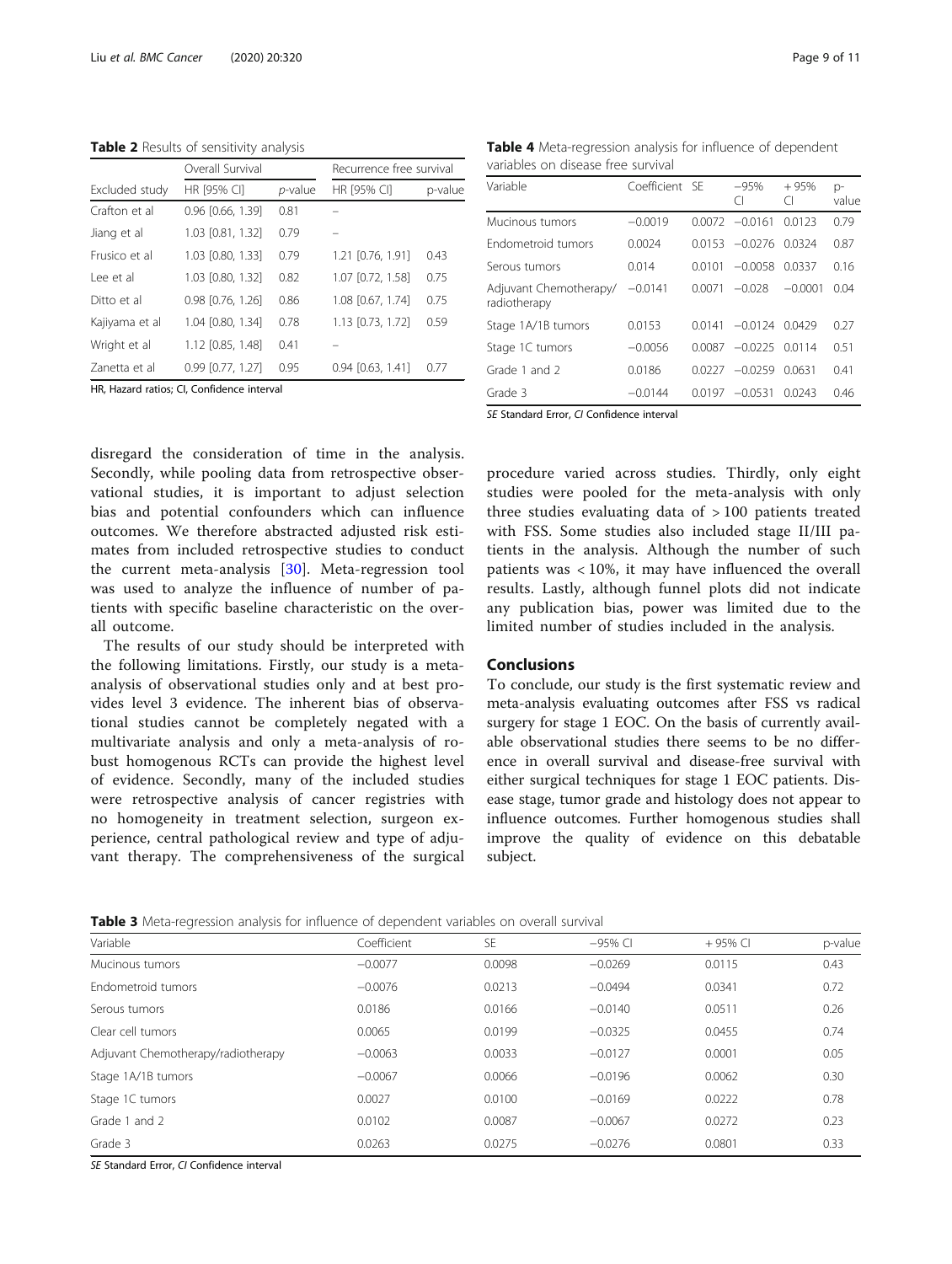# <span id="page-9-0"></span>Supplementary information

Supplementary information accompanies this paper at [https://doi.org/10.](https://doi.org/10.1186/s12885-020-06828-y) [1186/s12885-020-06828-y](https://doi.org/10.1186/s12885-020-06828-y).

Additional file 1. Search strategy and results of PubMed database.

#### Abbreviations

FSS: fertility sparing surgery; EOC: epithelial ovarian cancer; CENTRAL: Cochrane Central Register of Controlled Trials; HR: hazard ratios; PRISMA: Preferred Reporting Items for Systematic Reviews and Meta-analyses; ASCO: American Society of Clinical Oncology; RCTs: randomized controlled trials

#### Acknowledgments

Not applicable.

#### Authors' contributions

DHL conceived and designed the study; JC, AWG, ZHW and LOC did literature search; DHL, JC and AWG analyzed the data; DHL wrote the paper; and LQC reviewed and edited the manuscript. All authors read and approved the final manuscript.

#### Funding

This work was supported by the National Natural Science Foundation of China (81502248), and the General Project of Hubei Natural Science Foundation (2017CFB753). The funding body participates in data collection and software support.

#### Availability of data and materials

The datasets used and/or analyzed during the current study are available from the corresponding author on reasonable request.

#### Ethics approval and consent to participate

Not applicable.

### Consent for publication

Not applicable.

#### Competing interests

The authors declare that they have no competing interests.

#### Author details

<sup>1</sup>Department of Neurology, Tongji Hospital, Tongji Medical College, Huazhong University of Science and Technology, Wuhan, Hubei 430030, People's Republic of China. <sup>2</sup>Department of Obstetrics and Gynecology, Union Hospital, Union Medical College, Huazhong University of Science and Technology, Wuhan, Hubei 430022, People's Republic of China.

### Received: 5 February 2020 Accepted: 5 April 2020 Published online: 15 April 2020

#### References

- Siegel RL, Miller KD, Jemal A. Cancer statistics, 2019. CA Cancer J Clin. 2019;69:7-34. 2. Duska LR, Chang YC, Flynn CE, Chen AH, Goodman A, Fuller AF, et al. Epithelial
- ovarian carcinoma in the reproductive age group. Cancer. 1999;85:2623–9. 3. Carter J, Rowland K, Chi D, Brown C, Abu-Rustum N, Castiel M, et al. Gynecologic cancer
- treatment and the impact of cancer-related infertility. Gynecol Oncol. 2005;97:90–5. 4. Bentivegna E, Fruscio R, Roussin S, Ceppi L, Satoh T, Kajiyama H, et al. Long-term follow-up of patients with an isolated ovarian recurrence after conservative treatment of epithelial ovarian cancer: review of the results of an international multicenter study comprising 545 patients. Fertil Steril. 2015;104:1319–24.
- 5. Fruscio R, Ceppi L, Corso S, Galli F, Dell'Anna T, Dell'Orto F, et al. Long-term results of fertility-sparing treatment compared with standard radical surgery for early-stage epithelial ovarian cancer. Br J Cancer. 2016;115:641–8.
- 6. Ditto A, Martinelli F, Bogani G, Lorusso D, Carcangiu M, Chiappa V, et al. Longterm safety of fertility sparing surgery in early stage ovarian cancer: comparison to standard radical surgical procedures. Gynecol Oncol. 2015;138:78–82.
- 7. Moher D, Liberati A, Tetzlaff J, Altman DG, PRISMA group. Preferred Reporting Items for Systematic Reviews and Meta-Analyses: The PRISMA Statement. PLoS Medicine. 2009;6:e1000097.
- 8. Higgins J, Thomas J, Chandler J, Cumpston M, Li T, Page M, et al. Cochrane Handbook for Systematic Reviews of Interventions. Version 6.Cochrane.

2019. Available at: [www.training.cochrane.org/handbook](https://www.training.cochrane.org/handbook). Accessed 1 Nov 2019.

- 9. Yoshihara M, Kajiyama H, Tamauchi S, Suzuki S, Takahashi K, Matsui S, et al. Prognostic factors and effects of fertility-sparing surgery in women of reproductive age with ovarian clear-cell carcinoma: a propensity score analysis. J Gynecol Oncol. 2019;30:e102.
- 10. Kajiyama H, Suzuki S, Yoshikawa N, Niimi K, Kawai M, Shibata K, et al. Long-term oncologic outcome and its prognostic indicators in reproductive-age women with ovarian clear-cell carcinoma. Arch Gynecol Obstet. 2019;300:717–24.
- 11. Hedbäck NE, Karlsen MA, Høgdall CK, Rosendahl M. Survival of selected patients with ovarian cancer treated with fertility-sparing surgery. Reprod BioMed Online. 2018;37:71–6.
- 12. Nasioudis D, Chapman-Davis E, Frey MK, Witkin SS, Holcomb K. Could fertility-sparing surgery be considered for women with early stage ovarian clear cell carcinoma? J Gynecol Oncol. 2017;28:e71.
- 13. Melamed A, Rizzo AE, Nitecki R, Gockley AA, Bregar AJ, Schorge JO, et al. All-cause mortality after fertility-sparing surgery for stage I epithelial ovarian Cancer. Obstet Gynecol. 2017;130:71–9.
- 14. Kajiyama H, Shibata K, Mizuno M, Hosono S, Kawai M, Nagasaka T, et al. Fertility-sparing surgery in patients with clear-cell carcinoma of the ovary: is it possible? Human reproduction (Oxford, England). 2011; 26:3297–302.
- 15. Schlaerth AC, Chi DS, Poynor EA, Barakat RR, Brown CL. Long-term survival after fertility-sparing surgery for epithelial ovarian cancer. Int J Gynecol Cancer. 2009;19:1199–204.
- 16. Zanetta G, Chiari S, Rota S, Bratina G, Maneo A, Torri V, et al. Conservative surgery for stage I ovarian carcinoma in women of childbearing age. Br J Obstet Gynaecol. 1997;104:1030–5.
- 17. Wright JD, Shah M, Mathew L, Burke WM, Culhane J, Goldman N, et al. Fertility preservation in young women with epithelial ovarian cancer. Cancer. 2009;115:4118–26.
- 18. Kajiyama H, Shibata K, Mizuno M, Umezu T, Suzuki S, Nawa A, et al. Long-term survival of young women receiving fertility-sparing surgery for ovarian cancer in comparison with those undergoing radical surgery. Br J Cancer. 2011;105:1288–94.
- 19. Lee J-Y, Jo YR, Kim TH, Kim HS, Kim MA, Kim JW, et al. Safety of fertilitysparing surgery in primary mucinous carcinoma of the ovary. Cancer Res Treatment. 2015;47:290–7.
- 20. Jiang X, Yang J, Yu M, Xie W, Cao D, Wu M, et al. Oncofertility in patients with stage I epithelial ovarian cancer: fertility-sparing surgery in young women of reproductive age. World J Surg Oncol. 2017;15:154.
- 21. Crafton SM, Cohn DE, Llamocca EN, Louden E, Rhoades J, Felix AS. Fertility-sparing surgery and survival among reproductive-age women with epithelial ovarian cancer in 2 cancer registries. Cancer. 2020;126: 1217–24.
- 22. Ghezzi F, Cromi A, Fanfani F, Malzoni M, Ditto A, De Iaco P, et al. Laparoscopic fertility-sparing surgery for early ovarian epithelial cancer: a multi-institutional experience. Gynecol Oncol. 2016;141:461–5.
- 23. Oktay K, Harvey BE, Partridge AH, Quinn GP, Reinecke J, Taylor HS, et al. Fertility preservation in patients with Cancer: ASCO clinical practice guideline update. J Clin Oncol. 2018;36:1994–2001.
- 24. Burns PB, Rohrich RJ, Chung KC. The levels of evidence and their role in evidence-based medicine. Plast Reconstr Surg. 2011;128:305–10.
- 25. Morgan RJ, Armstrong DK, Alvarez RD, Bakkum-Gamez JN, Behbakht K, Chen L-M, et al. Ovarian Cancer, Version 1.2016, NCCN Clinical Practice Guidelines in Oncology. J Natl Compr Canc Netw. 2016;14:1134–63.
- 26. Morice P, Leblanc E, Rey A, Baron M, Querleu D, Blanchot J, et al. Conservative treatment in epithelial ovarian cancer: results of a multicentre study of the GCCLCC (Groupe des Chirurgiens de Centre de Lutte Contre le Cancer) and SFOG (Société Francaise d'Oncologie Gynécologique). Human Reproduction (Oxford, England). 2005;20:1379–85.
- 27. Bentivegna E, Gouy S, Maulard A, Pautier P, Leary A, Colombo N, et al. Fertility-sparing surgery in epithelial ovarian cancer: a systematic review of oncological issues. Ann Oncol. 2016;27:1994–2004.
- 28. Cromi A, Bogani G, Uccella S, Casarin J, Serati M, Ghezzi F. Laparoscopic fertility-sparing surgery for early stage ovarian cancer: a single-Centre case series and systematic literature review. J Ovarian Res. 2014;7:59.
- 29. Nam J-H, Park J-Y. Fertility-sparing surgery for young women with early-stage epithelial ovarian cancer. Gynecol Obstet Investig. 2013;76: 14–24.